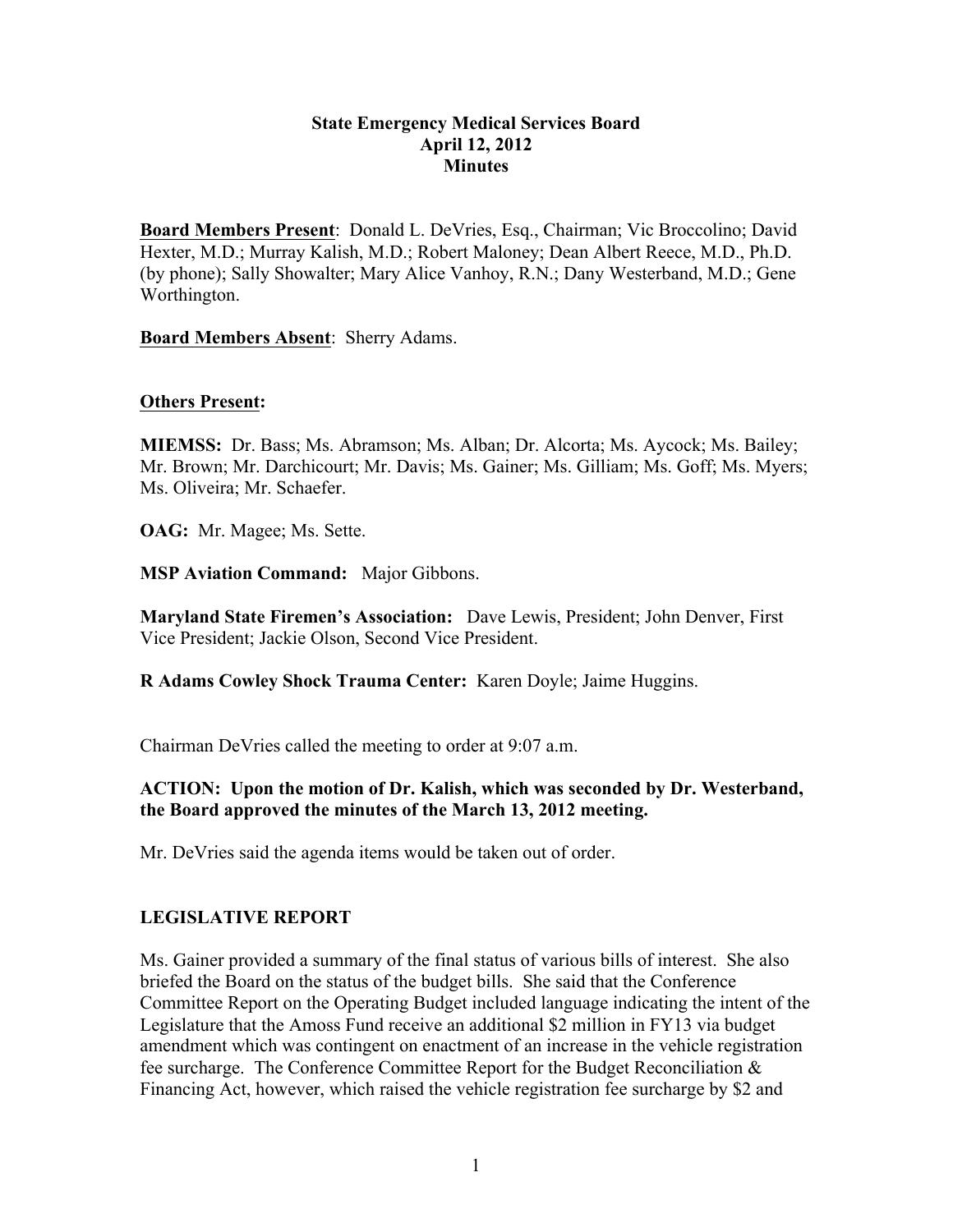also included a statement of legislative intent regarding the replacement / upgrade of the MIEMSS Communications system, was not adopted by both Houses before the Session ended. As a result, legislation that created the revenue sources necessary to support the budget expenditures was not passed during the Session. Ms. Gainer said that if this remains un-remedied, the so-called "doomsday budget" will become effective on July 1 for all of state government, which would likely require significant cuts. She said that it is very likely, however, that the General Assembly will hold a special session before July 1 to address the issue. Ms. Gainer thanked the Coalition partners and MIEMSS staff for all their hard work during the Session.

# **EXECUTIVE DIRECTOR'S REPORT**

EMEDS Rollout. Dr. Bass said that the eMEDS implementation continues statewide for both public safety and commercial services. He said that 22 commercial services have now started to use eMEDS. He also reported that Calvert, Charles, St. Mary's and Caroline Counties will migrate to eMEDS in the future.

EMS Day. Dr. Bass said that National EMS Week will be May  $20^{th} - 26^{th}$ . He said that MIEMSS will recognize Maryland providers at The Star of Life / Right Care When It Counts Awards ceremony which will be held on Tuesday, May 22<sup>nd</sup> in Annapolis.

# **STATEWIDE EMS ADVISORY COUNCIL**

No report.

# **R ADAMS COWLEY SHOCK TRAUMA CENTER**

Ms. Huggins submitted a written report to the Board.

# **UPDATE OF ACTIVITIES**

Maryland State Firemen's Association. President Lewis reported on the activities of the MSFA during the Legislative Session. He reviewed several bills that the MSFA had supported, including a bill requiring residential sprinklers, a bill that converted the Charles W. Riley Fire and Emergency Services Tuition Reimbursement Program to the Charles W. Riley Fire and Emergency Services Scholarship, and a bill that expanded occupational disease presumptions under workers' compensation law for firefighters and related personnel. President Lewis thanked the Coalition partners for their work during the Session.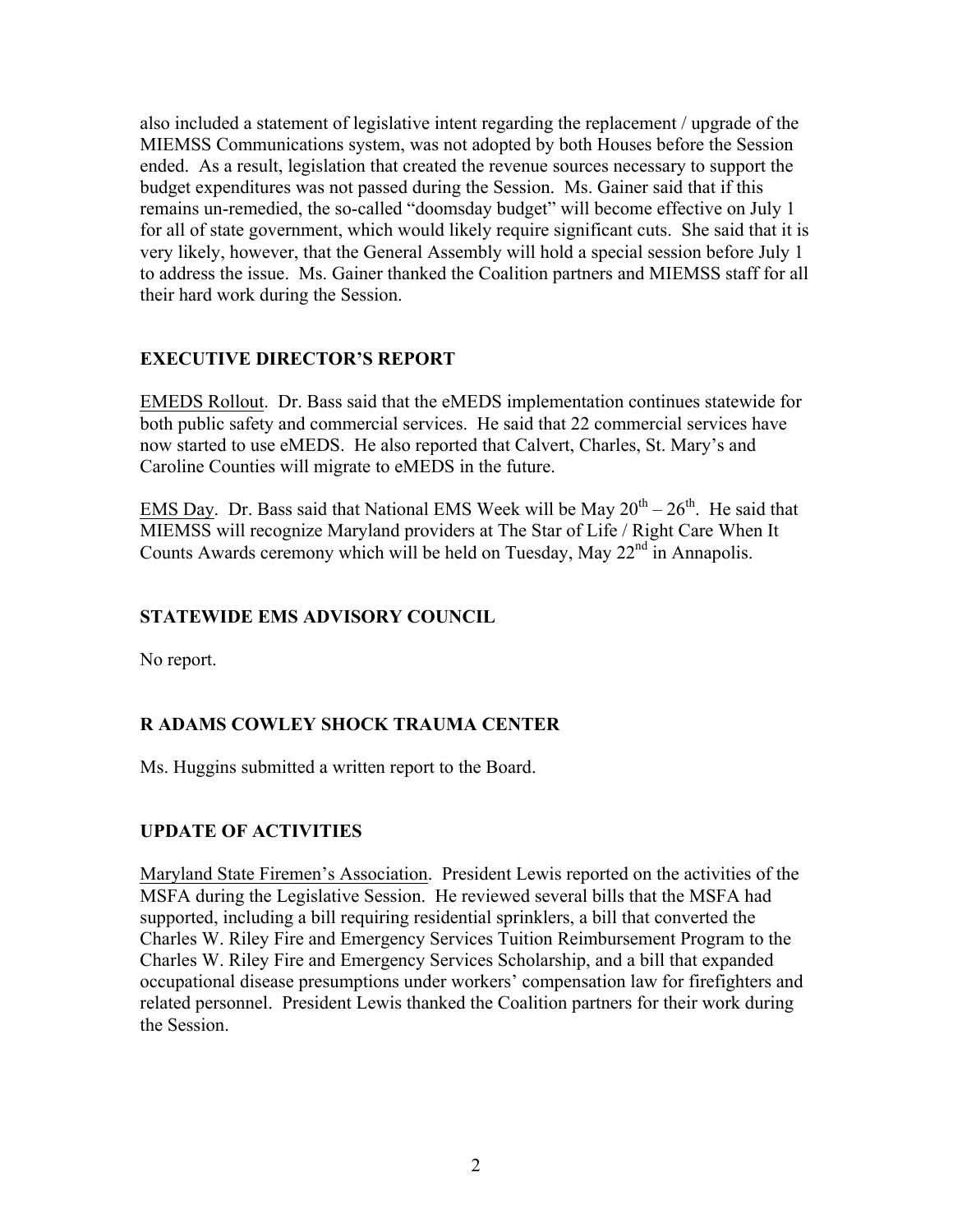### **NEW BUSINESS**

Law Enforcement Emergency Medical Care Course (LEEMCC). Dr. Bass said that based on provider input, several years ago MIEMSS had concluded that the First Responder course was not the best fit for training law enforcement personnel who are not dispatched as medical responders. Consequently, MIEMSS worked with the Maryland Police & Corrections Training Commission to develop a course that jurisdictions could use to train their law enforcement personnel. He said that the course includes appropriate training for treating medical emergencies and injuries, CPR, AED, and how to deliver care under fire / adverse conditions. Dr. Bass noted that law enforcement personnel cannot be dispatched as a first responder for medical purposes, unless they are trained as an Emergency Medical Responder or higher and certified or licensed by MIEMSS.

Ms. Oliveira asked the Board to approve the LEEMCC Course as presented. Ms. Oliveira noted that there was a typographical error in the title of the course. Mr. Maloney asked if there was an examination and certificate of completion for the course. Ms. Oliveira said that there was an examination, as well as a certificate for the course, which was good for three years.

**Upon the motion of Dr. Kalish, which was seconded by Ms. Van Hoy, the Board voted to approve the LEEMCC Course, with the correction of the typographical error.** 

# **UPDATE OF ACTIVITIES**

MSP Aviation Command. Major Gibbons provided an update to the Board. He said that the delivery of the first group of new helicopters would be slightly delayed due to changes that need to be made to the helicopters to make them operationally acceptable. He said that he hoped the first delivery would be completed by December 2012. He said that the Operational Planning Team is working to ensure that the Command is ready to accept the new helicopters when they arrive. Major Gibbons reported that the transition to FAA Part 135 status is going well. He summarized the Command's current maintenance efforts, noting the importance of effective maintenance since call volume has increased. He also discussed the Command's efforts to recruit additional personnel to serve as Flight Paramedics.

Major Gibbons briefed the Board on the Trooper 1 medevac engine fire which occurred in February. He said that the fire was isolated to one engine and the aircraft landed safely. He said that Trooper 1 was returned to service three days after the fire.

Major Gibbons briefed the Board on the incorporation of the safety recommendations that followed the 2008 crash. He provided the Board with a document that shows the recommendations and MSP compliance.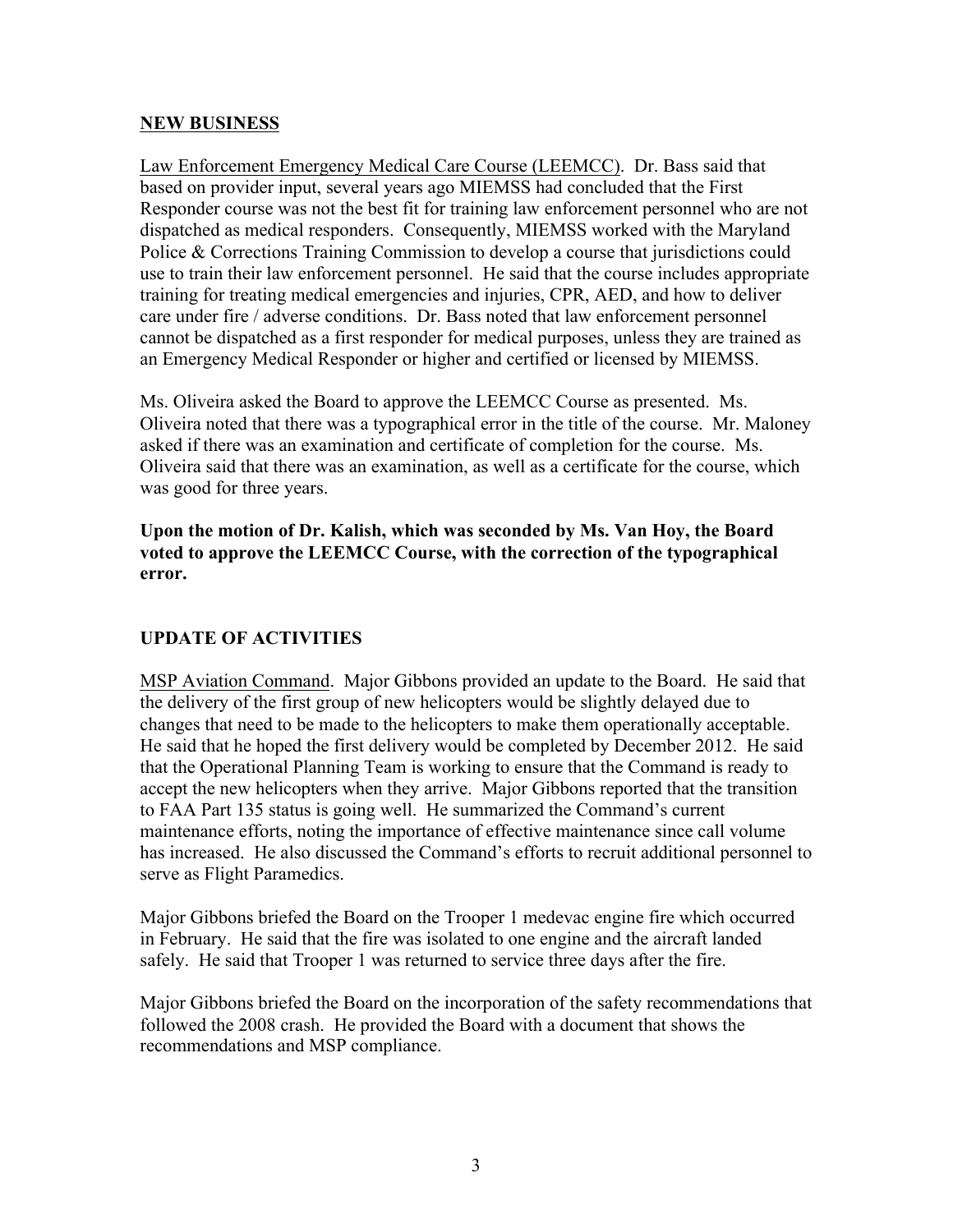### **OLD BUSINESS**

Program Approval. Ms. Oliveira presented the on-line Pro CPR Course for approval as an available CPR Course. She said that Board approval would be for the Pro CPR "blended" CPR course, i.e., the didactic portion would be completed on line, but the skills check portion would need to be completed in-person. She said that the Program was approved by the Continuing Education Coordinating Program for EMS (CECBEMS).

## **Upon the motion of Dean Reece, which was seconded by Dr. Westerband, the Board voted to approve the Pro CPR Course as an approved (blended) CPR course in Maryland.**

Mr. DeVries announced that the Board would be retiring to Executive Session, after which it would reconvene in Open Session.

## **ACTION: Upon the motion of Mr. Broccolino, which was seconded by Ms. Van Hoy, the Board adjourned to Executive Session.**

The purpose of the closed session was to carry out administrative functions under State Government Article §10-502 (b), to obtain legal advice from counsel under State Government Article  $\S$  10-508 (a) (7), and to discuss certain site reviews and maintain certain records and information in confidence as required by Health Occupations Article §14-506 (b) under State Government Article § 10-508 (a) (13).

The closed session was attended by:

**Board Members Present**: Donald L. DeVries, Esq., Chairman; Vic Broccolino; David Hexter, M.D.; Murray Kalish, M.D.; Robert Maloney; Dean Albert Reece, M.D., Ph.D. (by phone); Sally Showalter; Mary Alice Van Hoy, R.N.; Dany Westerband, M.D.; Gene Worthington.

**Board Members Absent**: Sherry Adams.

#### **Others Present:**

**MIEMSS:** Dr. Bass; Ms. Abramson; Dr. Alcorta; Ms. Aycock; Ms. Bailey; Ms. Gainer; Ms. Myers; Mr. Schaefer.

**OAG:** Mr. Magee; Ms. Sette.

**MSP Aviation Command:** Major Gibbons.

The Board approved the closed session minutes from the March 13, 2012, meeting.